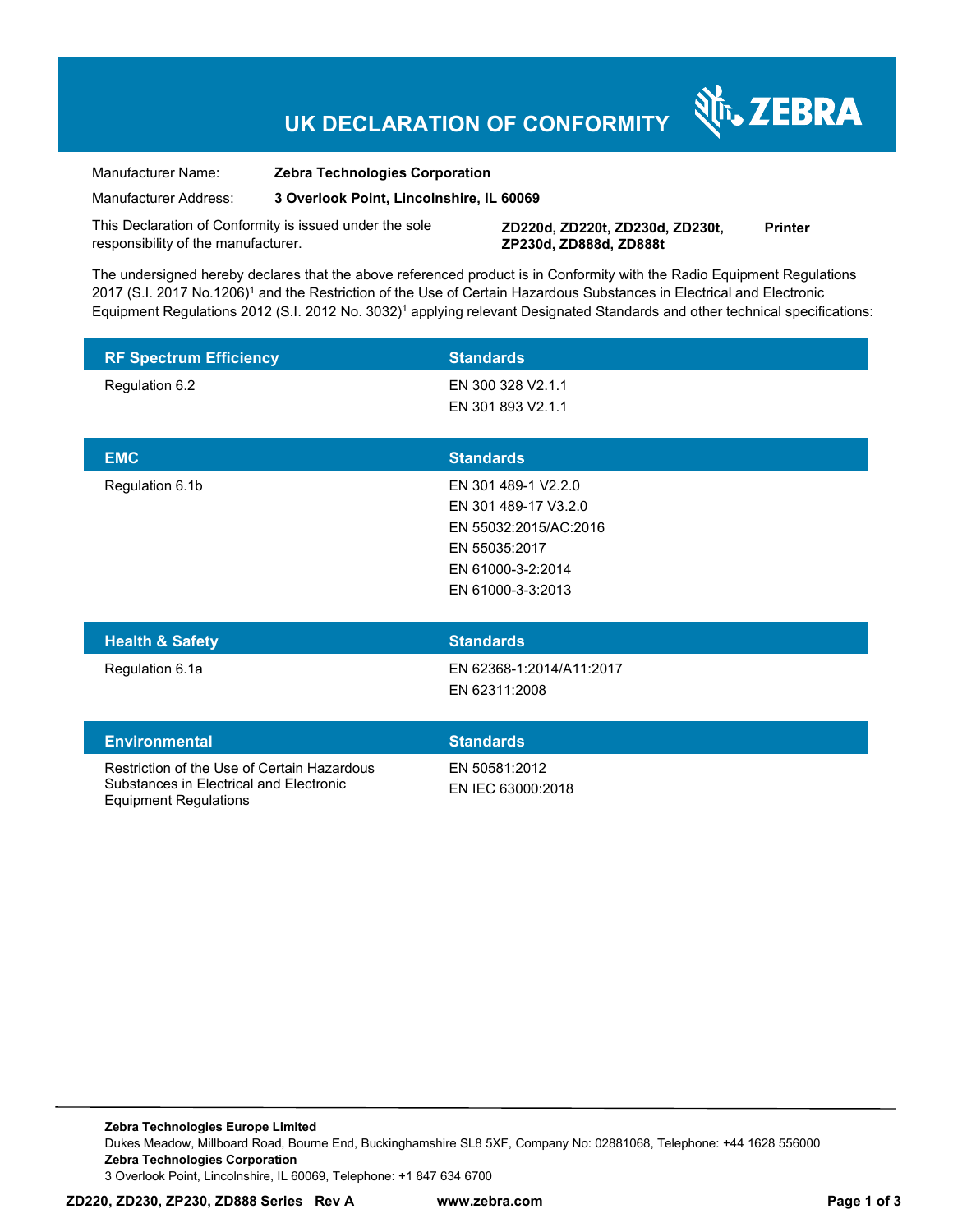# **UK DECLARATION OF CONFORMITY**



With regard to the Radio Equipment Regulations 2017 (S.I. 2017 No.1206)<sup>1</sup>, the conformity assessment procedure referred to in regulation 41(4)(a) and detailed in Schedule 2 has been followed.

 $^{\rm 1}$  As amended by applicable EU withdrawal legislation implemented at the time of issuing this declaration

### **Signed on behalf of Zebra Technologies Corporation**

of Cachi

*(Authorized Corporate Signature)* Jay Cadiz Rev: A Manager, Compliance Engineering **Date: 1 April 2021 Date: 1 April 2021** Place: Lincolnshire, USA